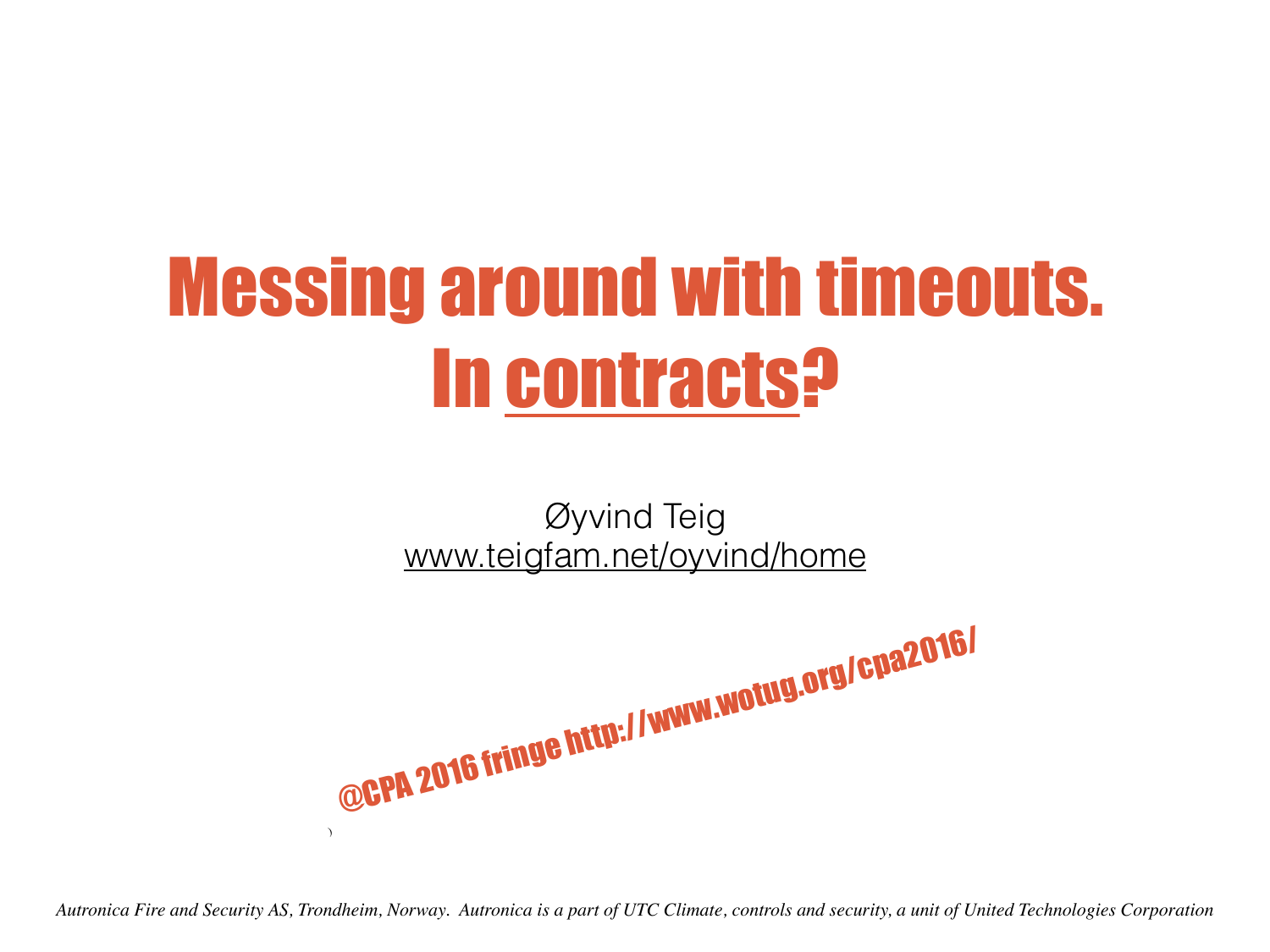## Can time be part of a contract?

- Is it a *contract* when time is included?
- "Shall we meet at half past eight at the pub for a beer?"
	- Let's call it *agreement* for this presentation?
- Expecting a proper *contractual* response
	- But you cant' figure out why that timeout was added?
	- Was it needed?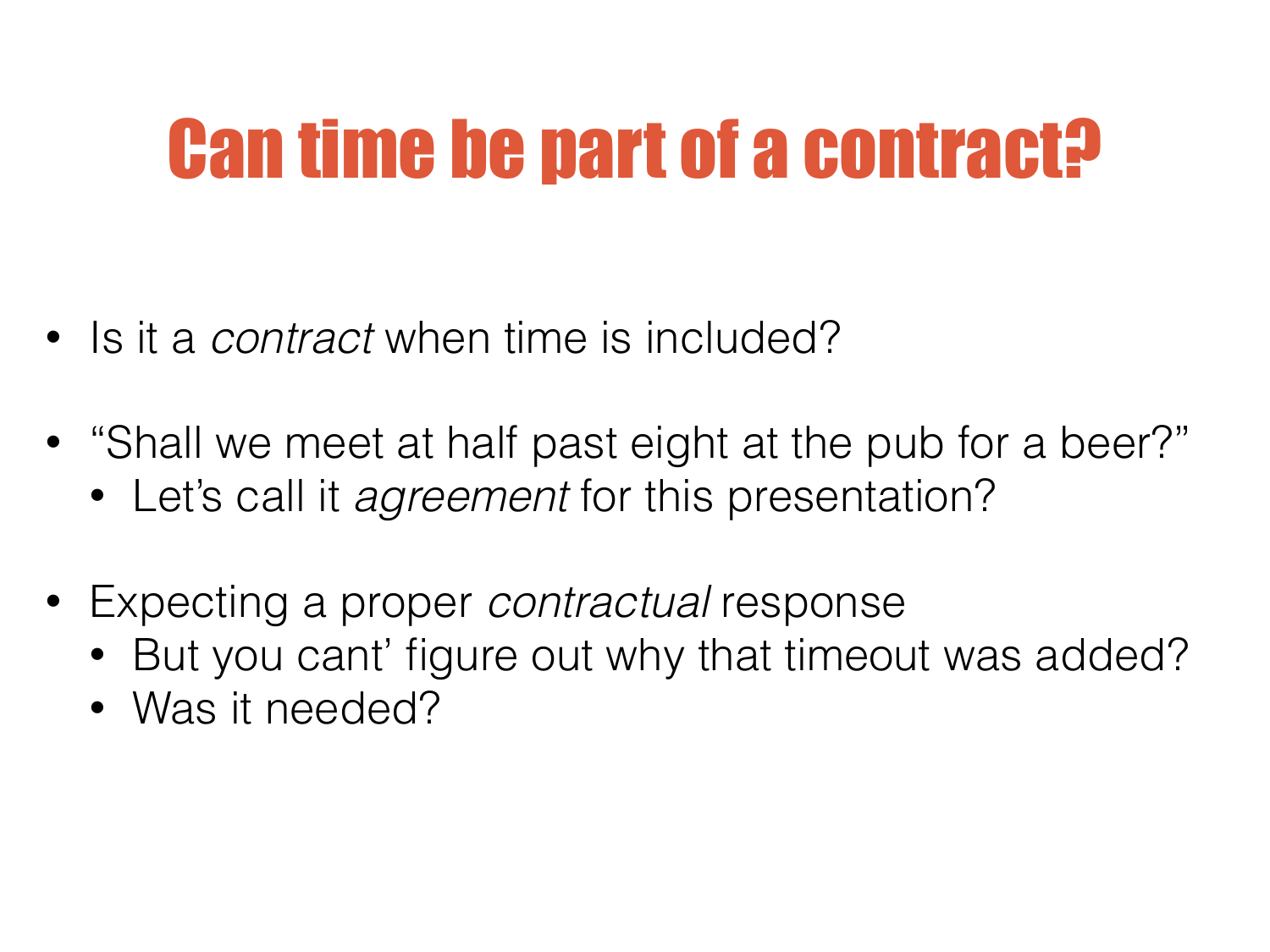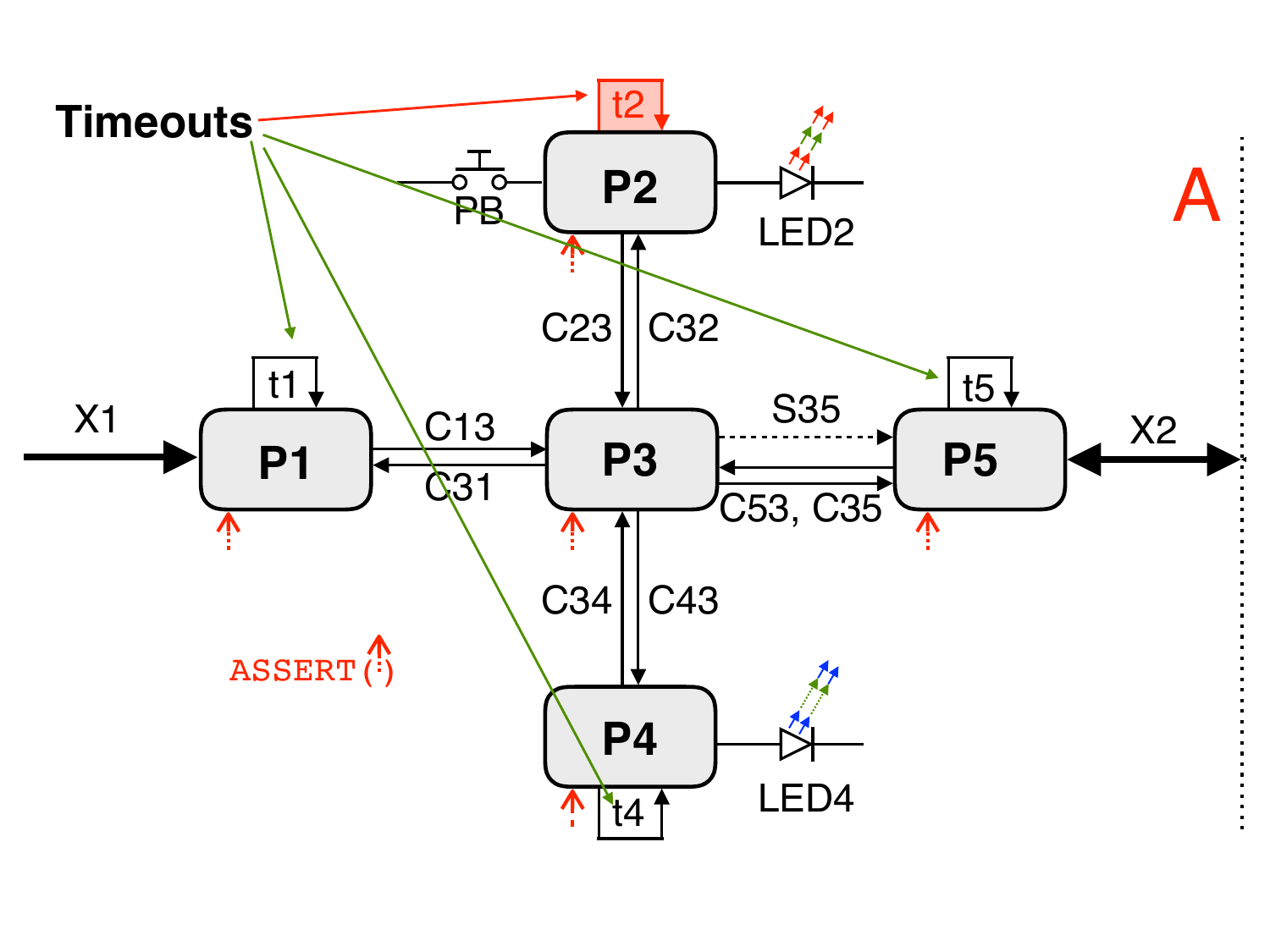#### Real contract without time

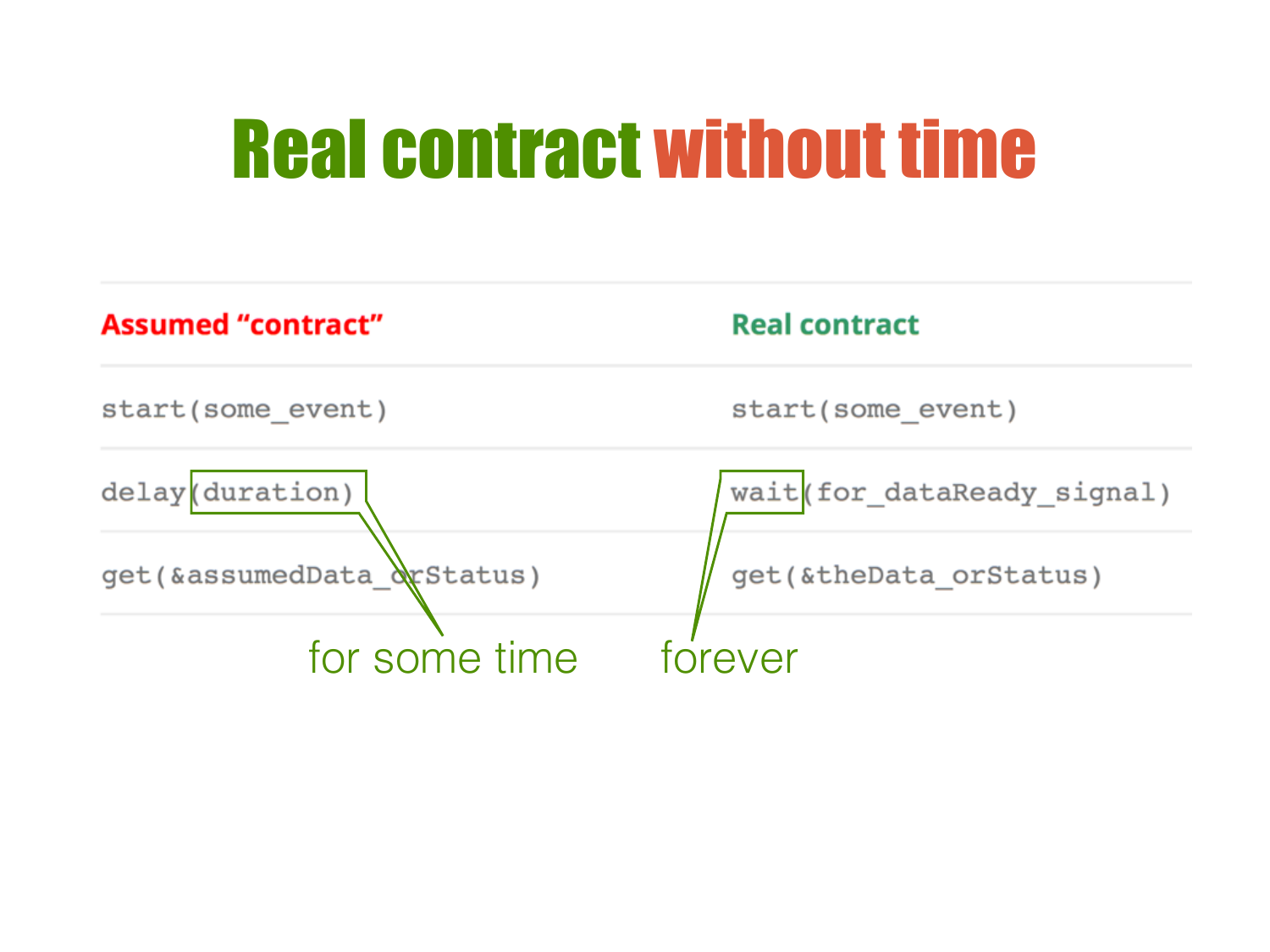#### Real contract without time out

| <b>Assumed "contract"</b>   | <b>Real contract</b>                      |
|-----------------------------|-------------------------------------------|
| start(some event)           | start(some event)                         |
| delay(duration)             | wait(for dataReady signal)                |
| get (&assumedData orStatus) | get(&theData_orStatus)                    |
|                             |                                           |
| at a layer below:           | <b>Connection down</b><br>after some time |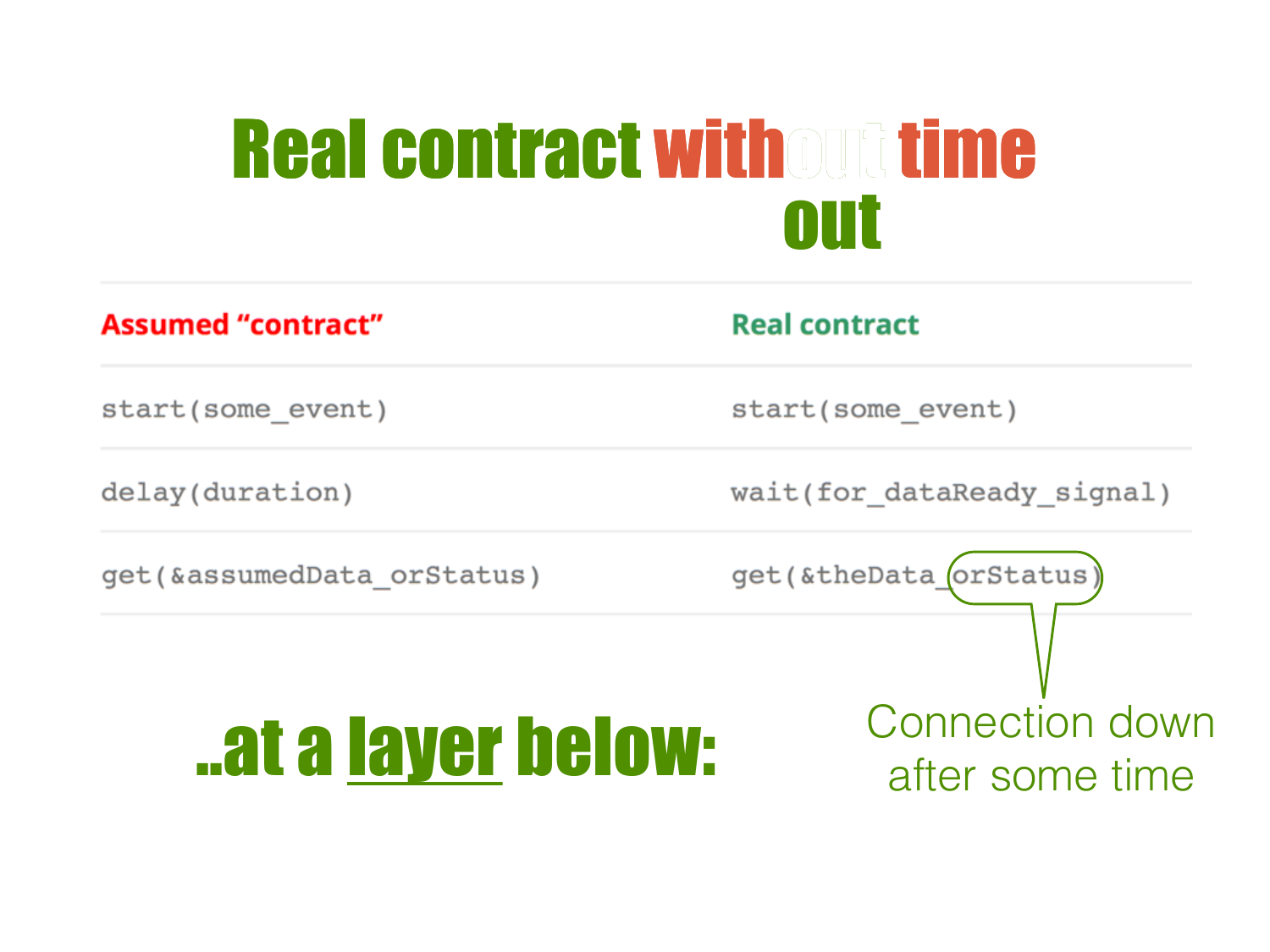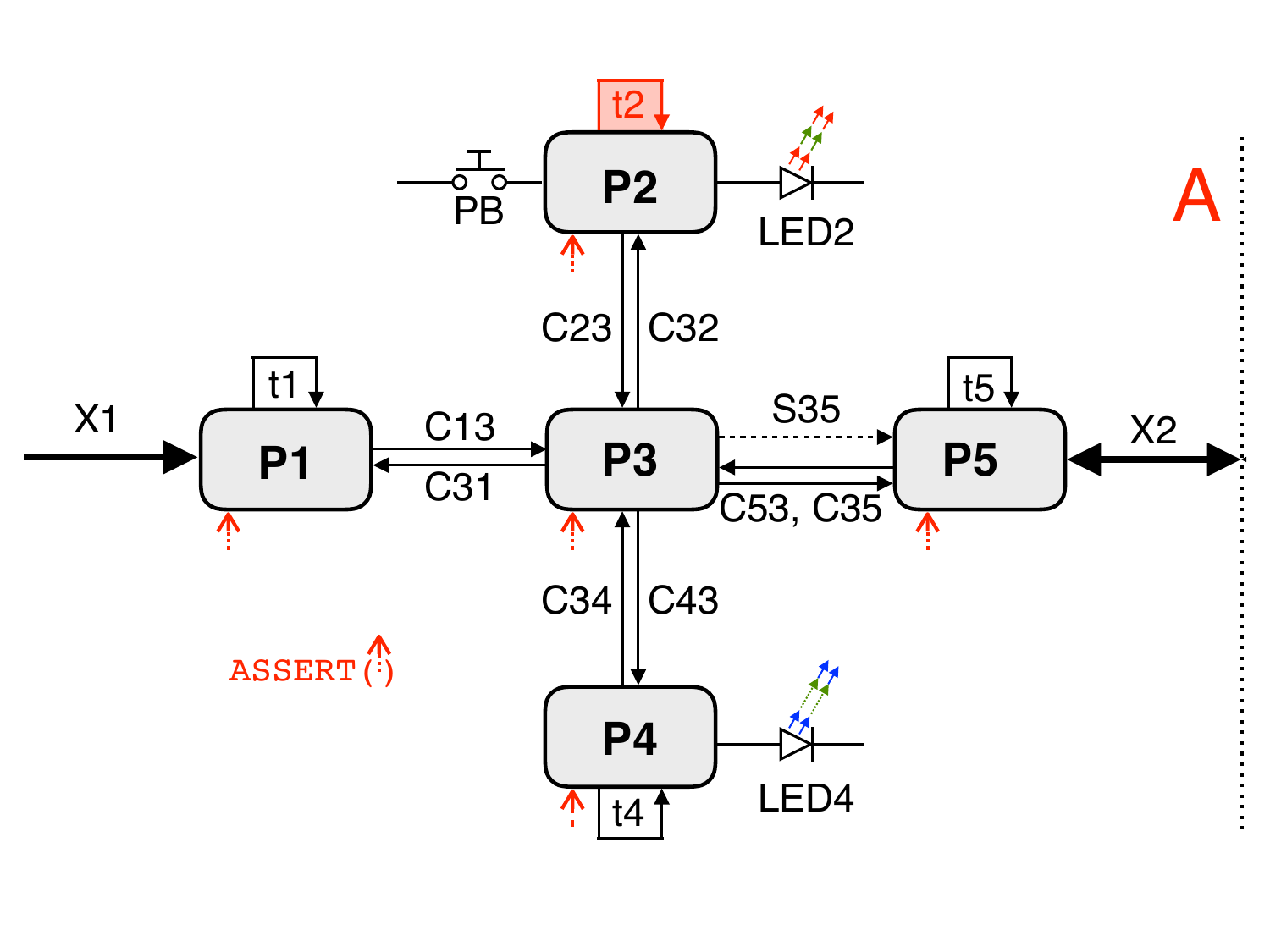# delay Or sleep also needed

| <b>Assumed "contract"</b>              | <b>Real contract</b>       |
|----------------------------------------|----------------------------|
| start (some event)                     | start(some event)          |
| delay(duration)                        | wait(for dataReady signal) |
| get (&assumedData orStatus)            | get (& the Data or Status) |
| then action                            |                            |
| if (Status==OK) Blink LED (Colour);    |                            |
|                                        |                            |
| Periodic task certainly needs timeouts |                            |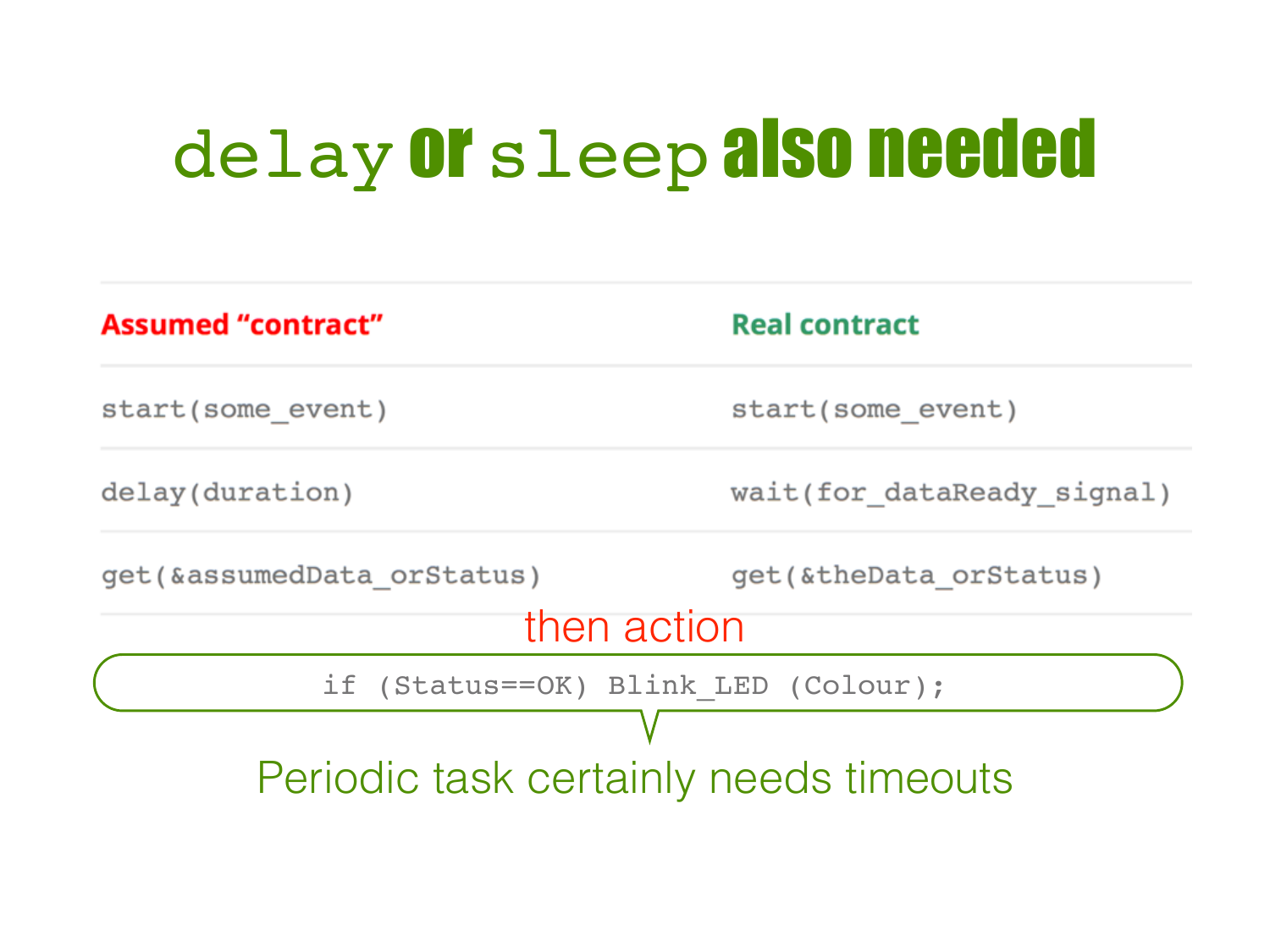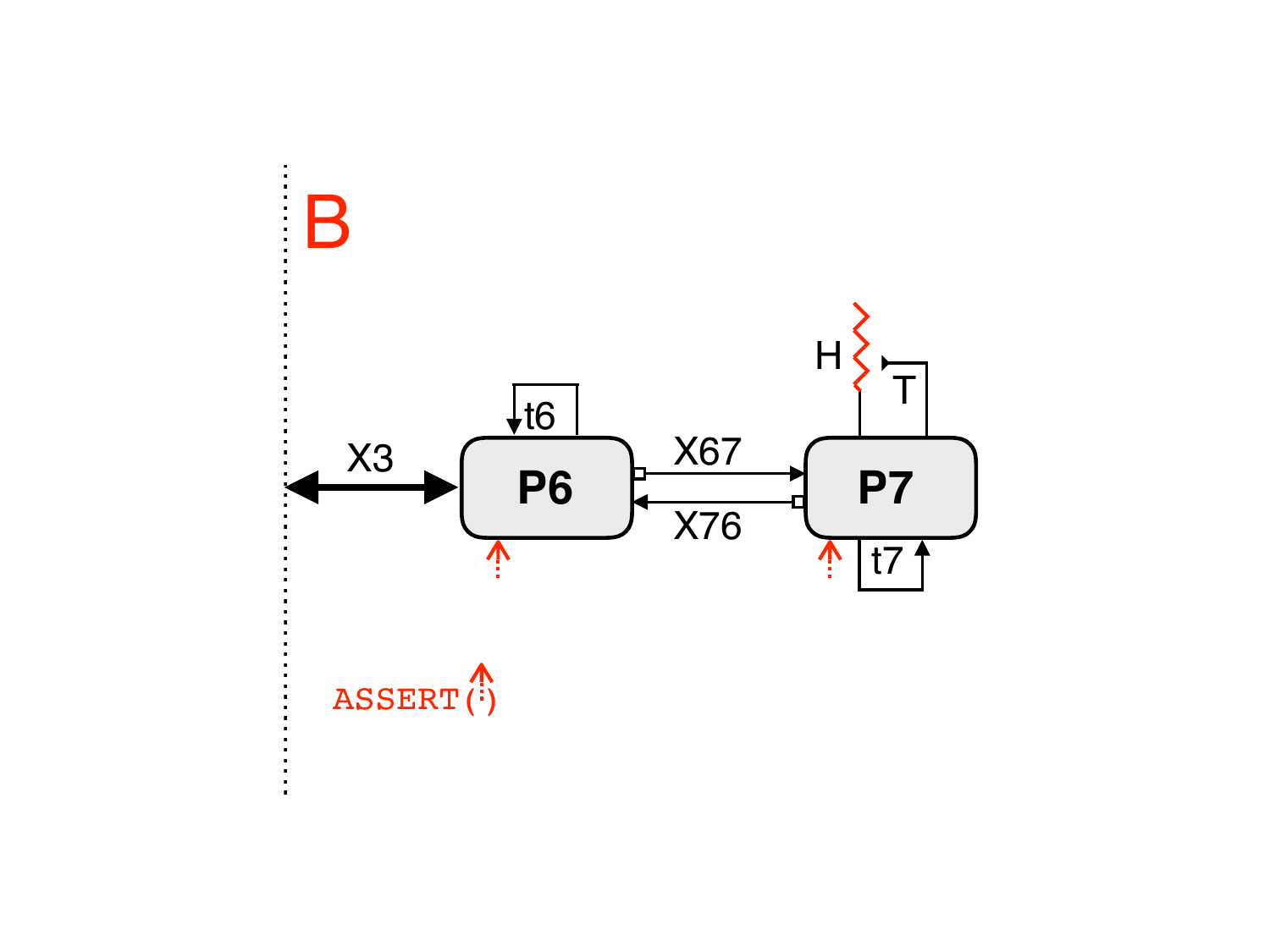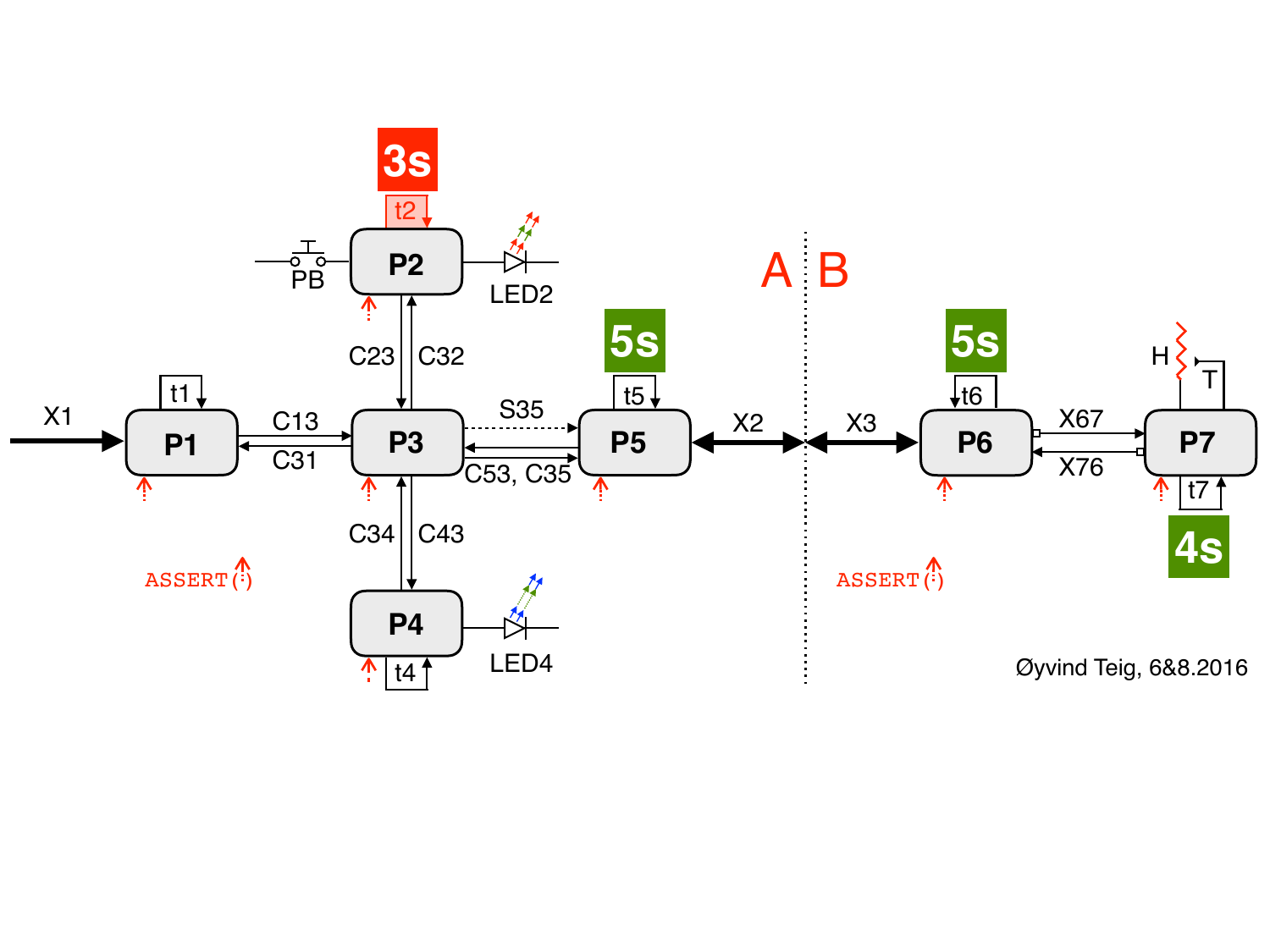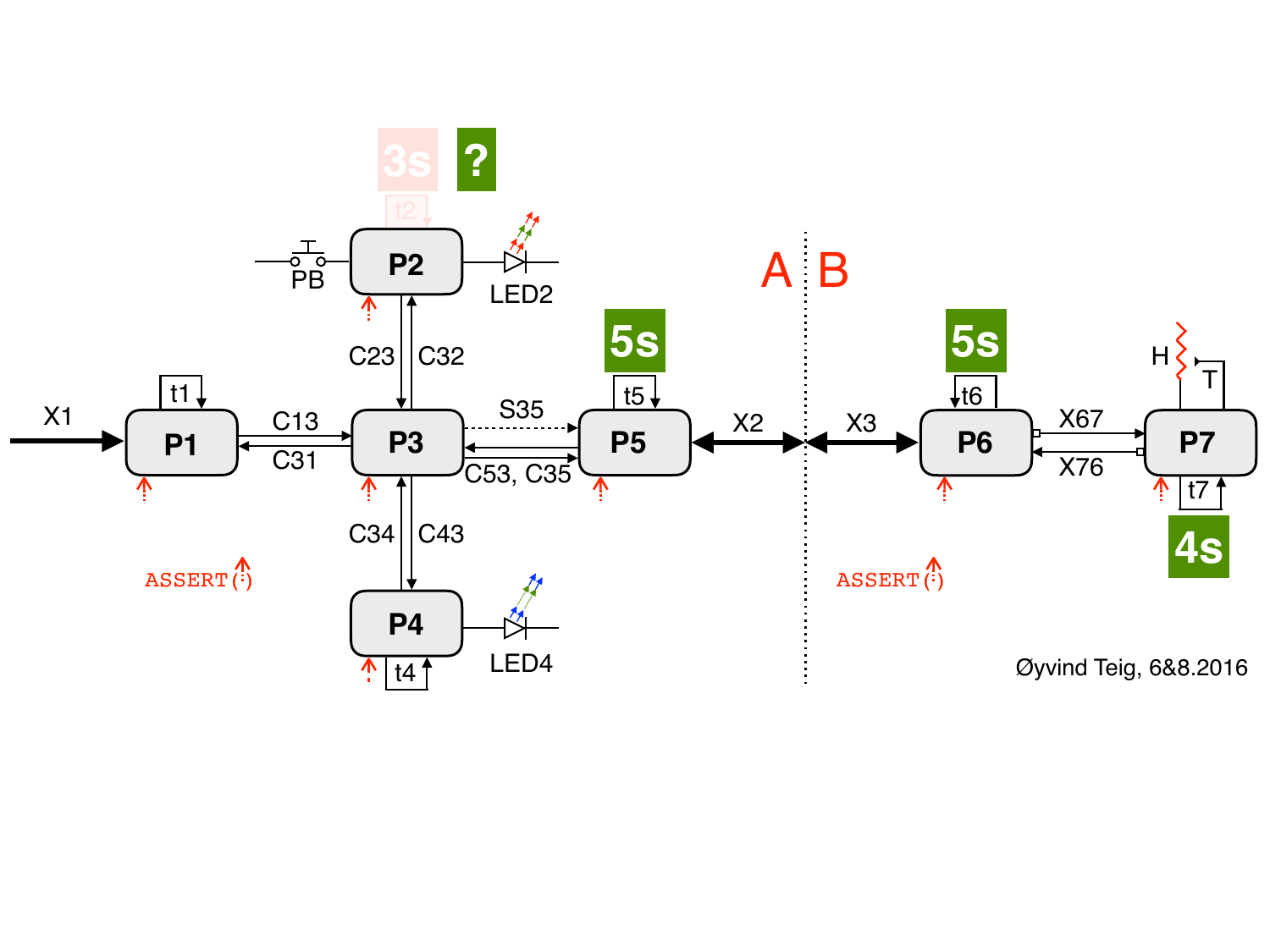#### ASSERT (ok): «Design by contract» LED2



dem Design by Contract ® (DbC) is trademarked by Eiffel Software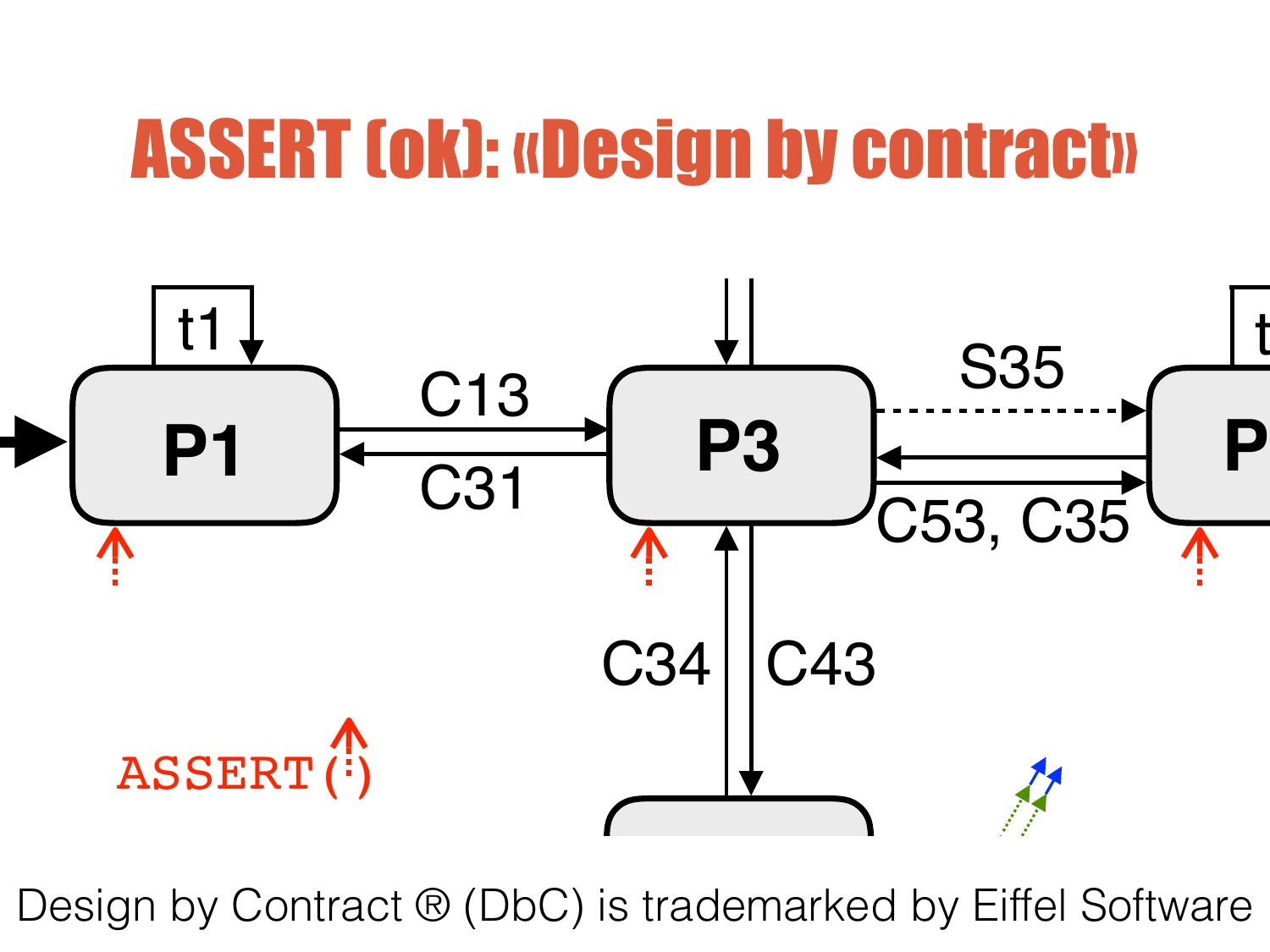### Timeouts to loosen or tighten?

- For Safety Critical systems, in IEC 61508 [4] 2010 part 3, Annex F 61508-3 there is an informative chapter called «Techniques for achieving **noninterference** between software elements on a single computer»
- «**Independence of execution**»
	- **Spatial domain** (dont' modify)
	- **Temporal domain** (don't disturb)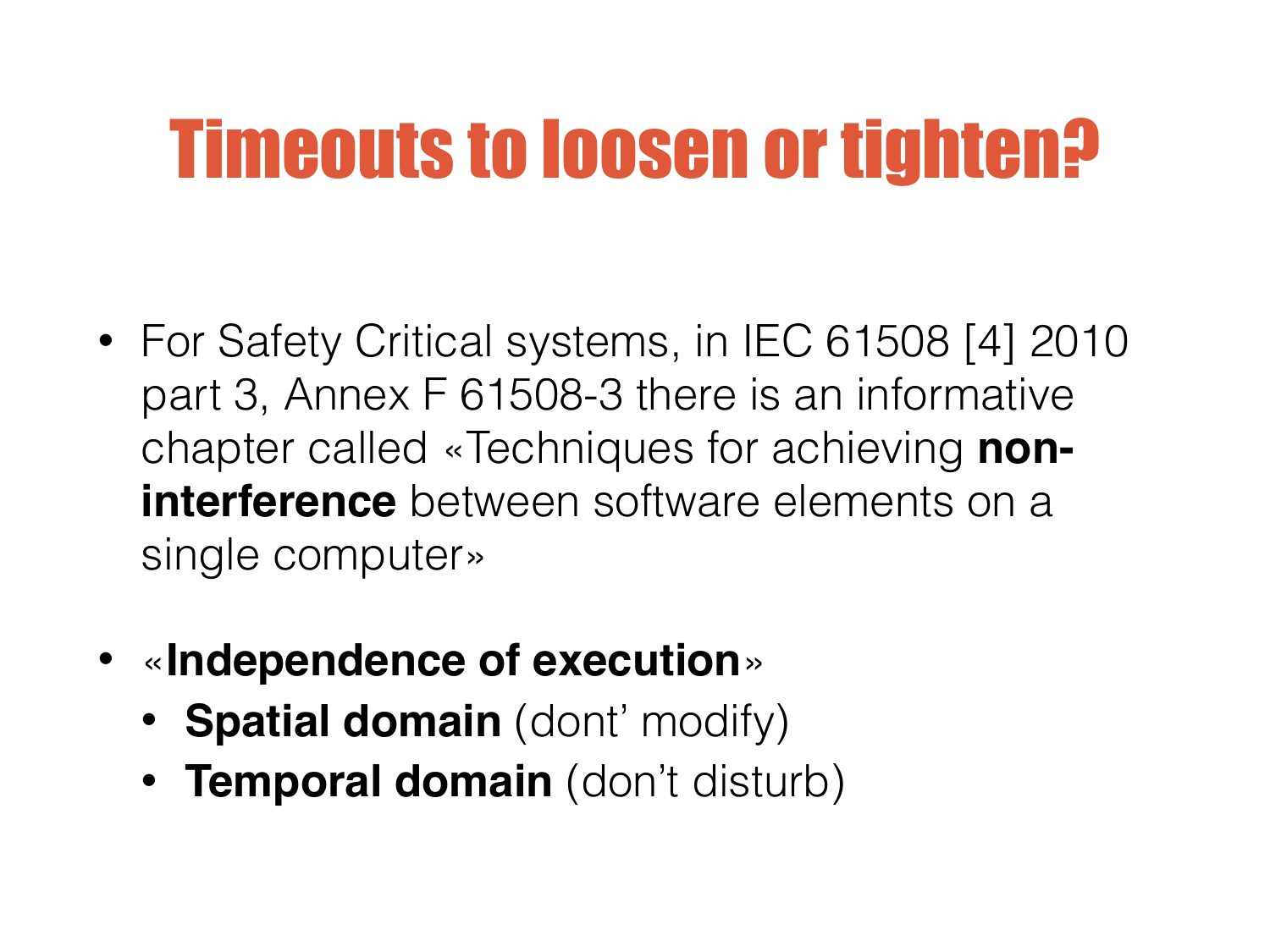### Progress guarantee or timeouts?

IEC 61508

- Differing «systematic capability»
- Is progress guarantee, i.e. no deadlock and livelock *not* enough?
- Do we need timeouts or layers? Like at

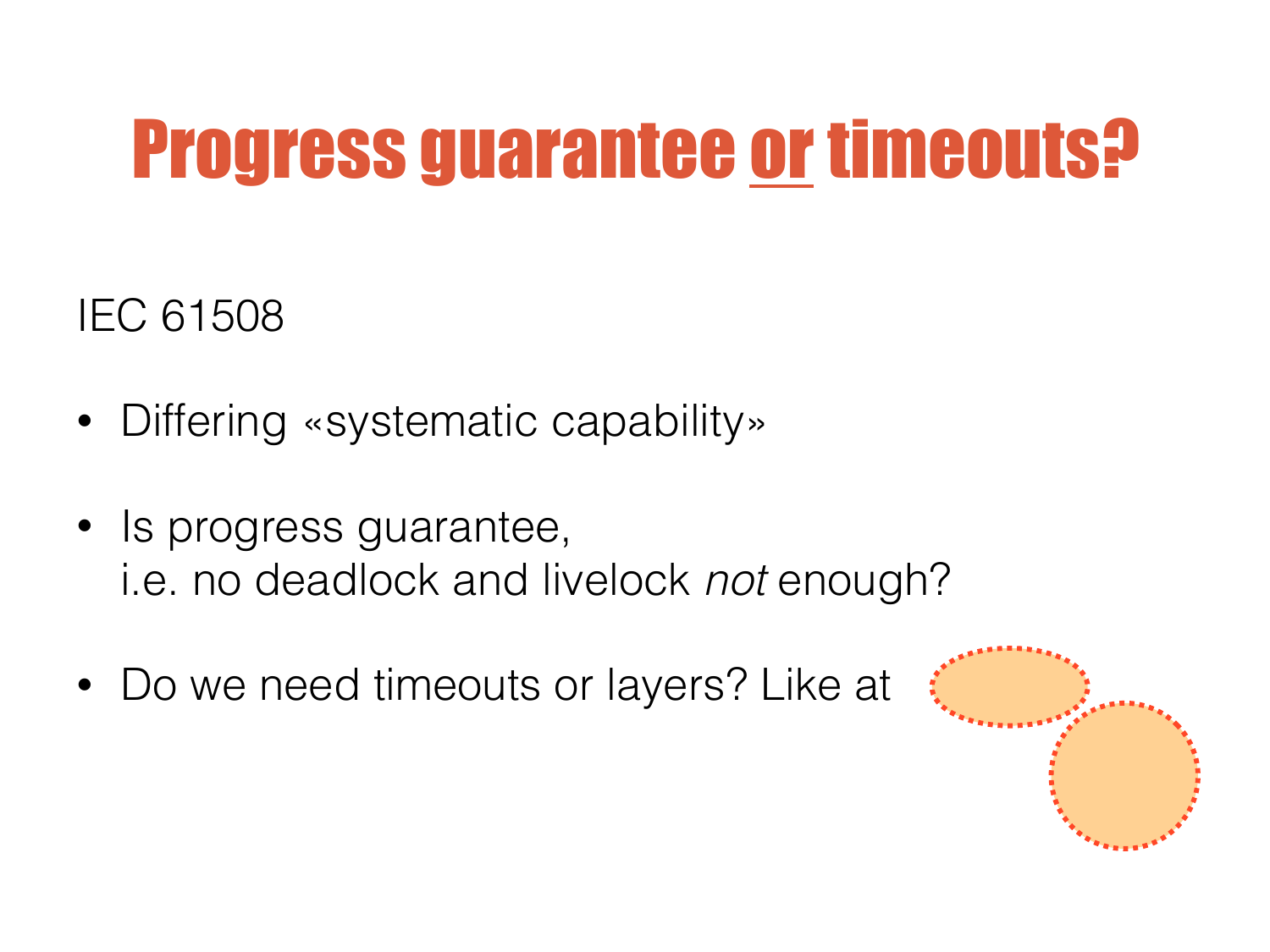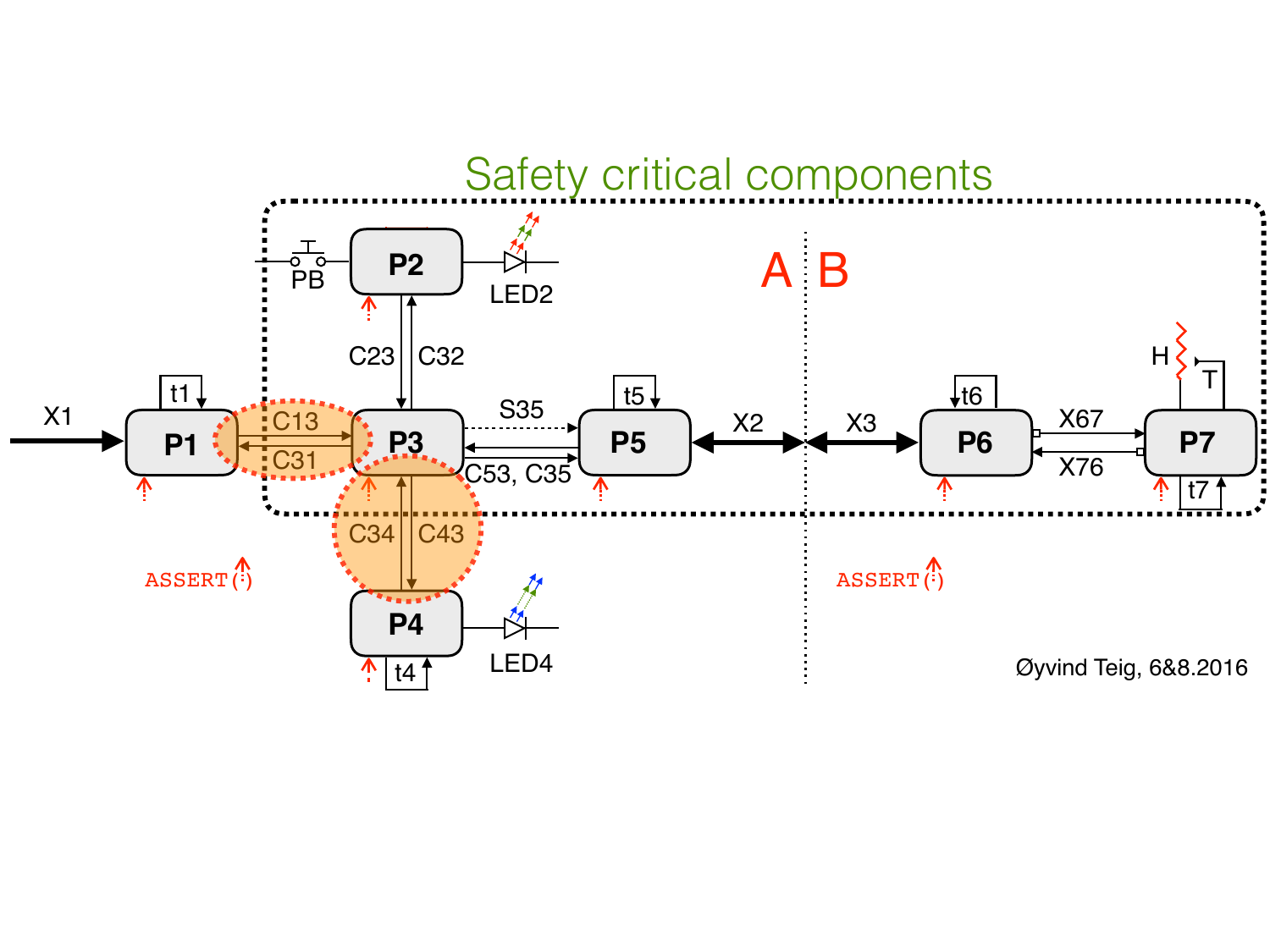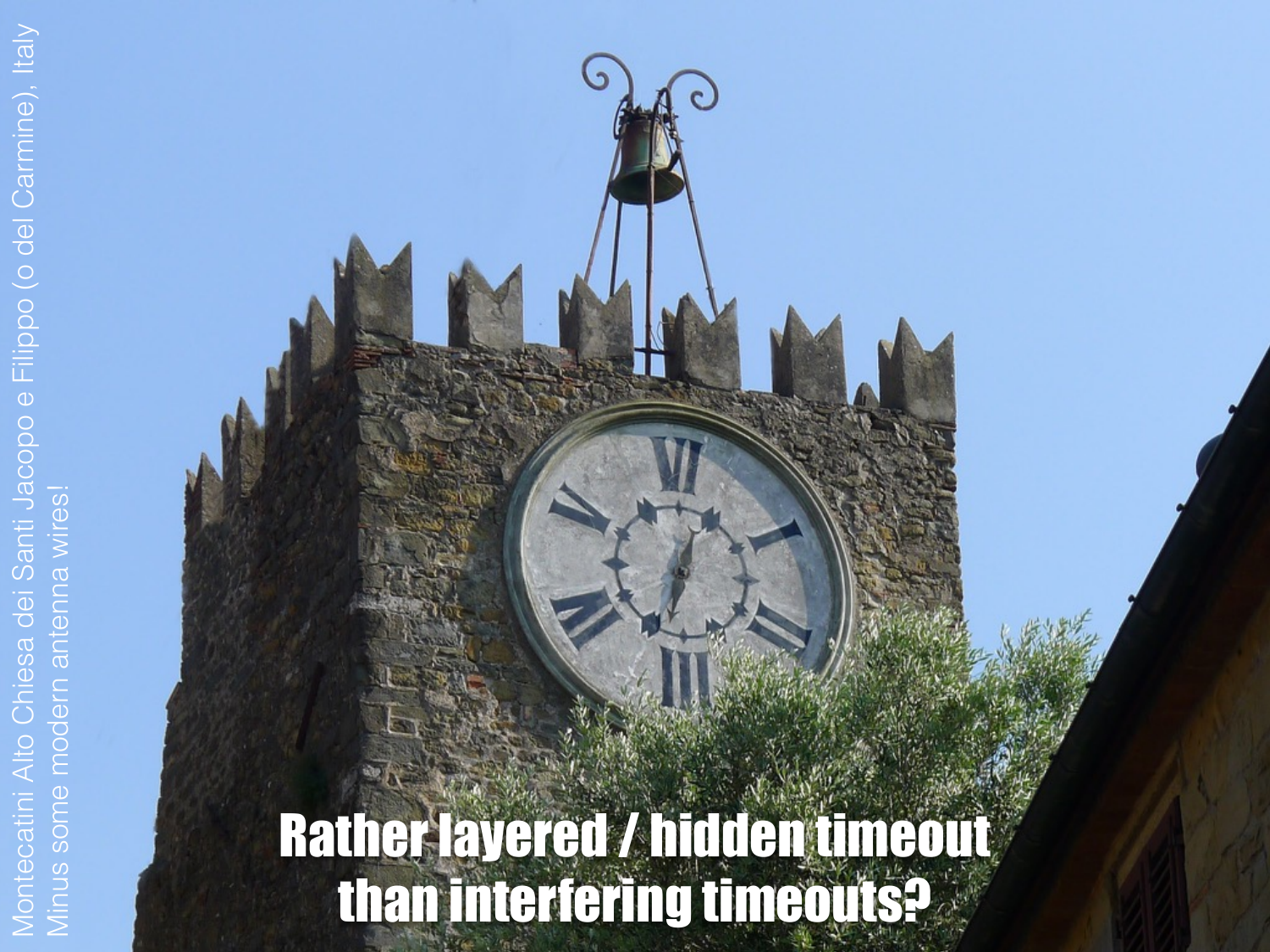#### This CPA 2016 fringe presentation is based on a blog note «Timing out design by contract with a stopwatch»

[www.teigfam.net/oyvind/home/technology/128-timing-out-design-by-contract-with-a-stopwatch/](http://www.teigfam.net/oyvind/home/technology/128-timing-out-design-by-contract-with-a-stopwatch/)

#### Preprint of the fringe presentation

<http://www.wotug.org/cpa2016/preprints/30-preprint.pdf>

#### Programme

<http://www.wotug.org/cpa2016/programme.shtml>